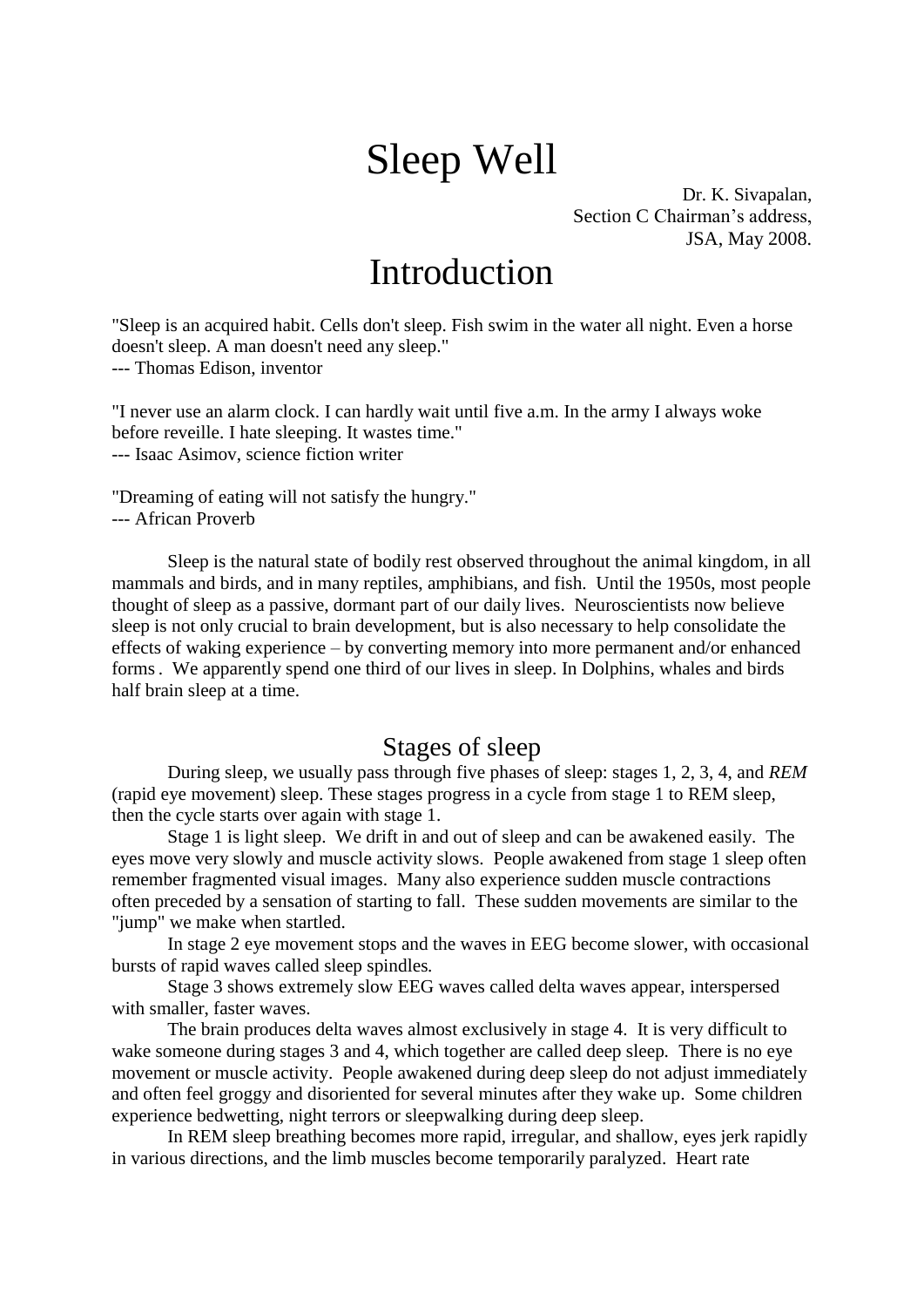increases, blood pressure rises, and males develop penile erections. When people awaken during REM sleep, they often describe bizarre and illogical tales – dreams. [3]

### Distribution of Normal Sleep

In a typical sleep, the person passes through the stages 1, 2 and spends about 100 minutes in stage 3 and 4. Then REM follows and the cycle is repeated in about 90 minute intervals. Towards the morning, less stage 3,4 and more REM sleep. REM sleep: 80 % for preterm babies, 50 % for term babies, and 25 % in old age.

Total sleep needed







As shown in the two graphs above, infants spend more time sleeping and spend a greater percentage of sleep in REM sleep compared with the times of older children and adults. For example, newborn babies sleep about 16 hours per day and spend about 50% of that time in REM sleep. Older people (50-85 years old) sleep only 6 hours per day and spend 15% of that time in REM sleep.

As children grow, they spend less time sleeping during the day. The graph below illustrates how nighttime and daytime sleep time changes with age. [2]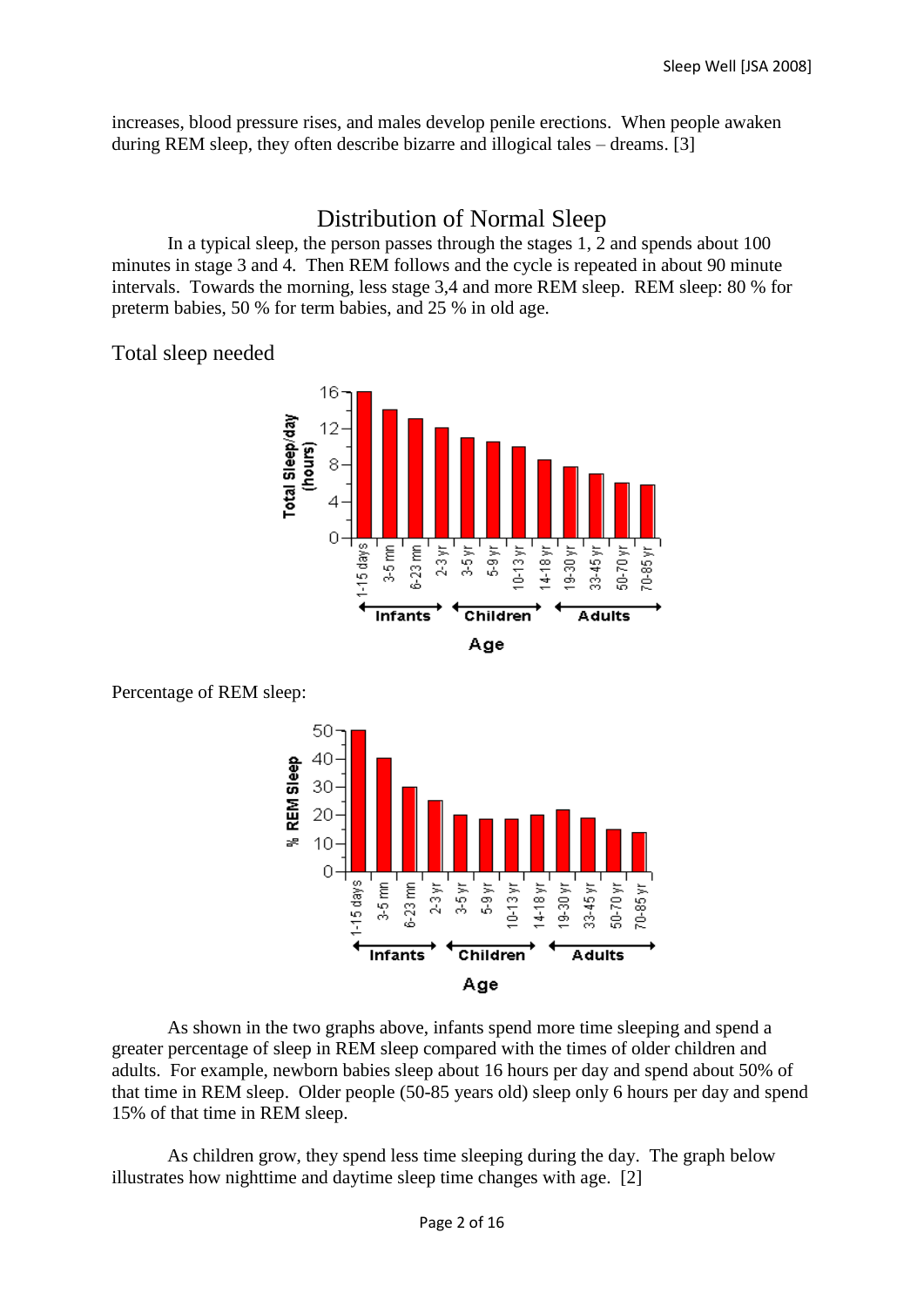

The amount of sleep each person needs depends on many factors, including age. Infants generally require about 16 hours a day, while teenagers need about 9 hours on average. For most adults, 7 to 8 hours a night appears to be the best amount of sleep, although some people may need as few as 5 hours or as many as 10 hours of sleep each day. Women in the first 3 months of pregnancy often need several more hours of sleep than usual. The amount of sleep a person needs also increases if he or she has been deprived of sleep in previous days. Getting too little sleep creates a "sleep debt," which is much like being overdrawn at a bank. We don't seem to adapt to getting less sleep than we need; while we may get used to a sleep-depriving schedule, the body and brain suffer. [3]. Homeostatic sleep propensity: the need for sleep as a function of the amount of time elapsed since the last adequate sleep episode, is also important and must be balanced against the circadian element for satisfactory sleep. Along with corresponding messages from the circadian clock, this tells the body it needs to sleep. [1]

### Anesthesia and Coma

People who are under anesthesia or in a coma cannot be awakened and do not produce the complex, active brain wave patterns seen in normal sleep. Instead, their brain waves are very slow and weak, sometimes undetectable. [3]

### Sleep as an Adaptive Process

Sleep may have developed because of a need of animals to protect themselves. For example, some animals search for food and water during the day because it is easier to see when the sun is out. When it is dark, it is best for these animals to save energy, avoid getting eaten, and avoid falling off a cliff that they cannot see. It is interesting to note [which animals](http://faculty.washington.edu/chudler/chasleep.html)  [sleep the most and which sleep the least.](http://faculty.washington.edu/chudler/chasleep.html) In general, animals that serve as food for other animals sleep the least. [2].

### Sleep as a Restorative Process

This theory of sleep suggests that sleep helps the body recover from all the work it did while an animal was awake. Experiments have shown that the more physical exercise an animal does, the more NREM an animal will have. Also, people deprived of NREM by waking them up each time they get to stage 4 sleep, they complain of being physically tired. People deprived of REM sleep by waking them up each time they have REM type EEG patterns, become anxious and irritable. Animals deprived of REM for several days and then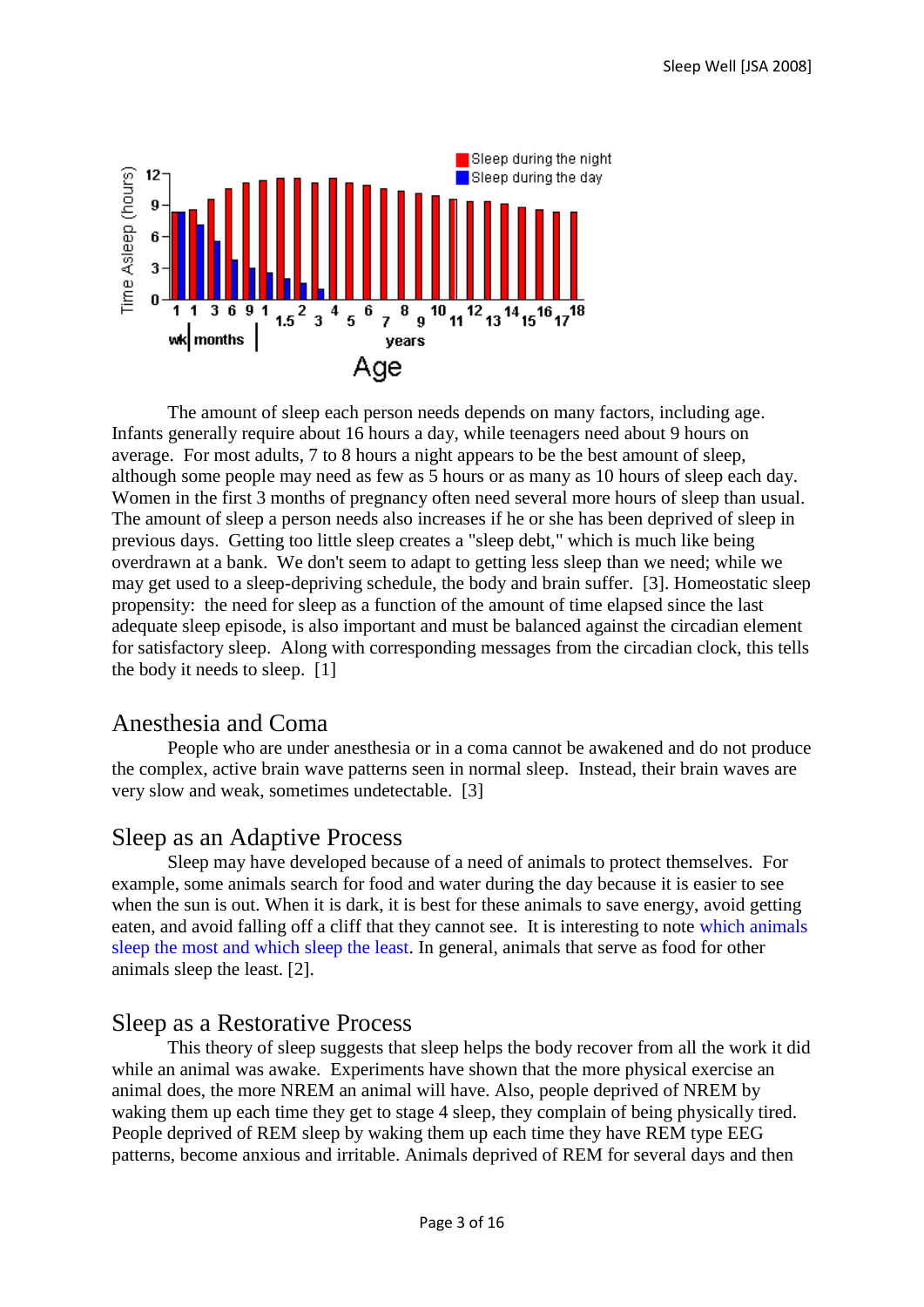allowed to get an undisturbed period of sleep, go into "REM rebound". REM sleep, has been thought to be [important for memory and learning.](http://faculty.washington.edu/chudler/jsleep.html) [2]

# Mechanism of Sleep

People awakened after sleeping more than a few minutes are usually unable to recall the last few minutes before they fell asleep. This sleep-related form of amnesia is the reason people often forget telephone calls or conversations they've had in the middle of the night. It also explains why we often do not remember our alarms ringing in the morning if we go right back to sleep after turning them off. [3]. The brain seems to reprogram it for sleep as in a computer logging on, off or switching user.

#### Chemicals associated with sleep

Neurotransmitters such as serotonin and adrenaline keep some parts of the brain active while we are awake. Research also suggests that adenosine builds up in our blood while we are awake and causes drowsiness. This chemical gradually breaks down while we sleep. Signals from the Supra Chaismatic Nucleus of the Hypothalamus travel to the pineal gland which responds to light-induced signals by switching off production of the hormone melatonin. The body's level of melatonin normally increases after darkness falls, making people feel drowsy. [3]

#### Neural Basis of Sleep

The diencephalic sleep zone in posterior hypothalamus and related structures generate sleep if stimulated at 8 Hz. Faster stimuli produce arousal. Stimulation of the medullary synchronizing zone in the reticular formation of medulla also gives the same result. Basal forebrain sleep zone in preoptic area and diagonal band of Borca produces sleep by slow or high frequency stimuli. Stimulation of mechano receptors at 10 Hz in animals and regularly repeated monotonous stimuli in humans produce sleep. Suprachaiasmatic nuclei of hypothalamus regulate circadian sleep pattern. [5,6]

Neurons at the base of the brain begin signaling when we fall asleep. These neurons appear to "switch off" the signals that keep us awake. REM sleep begins with signals from the pons. These signals travel to the thalamus, which relays them to the cerebral cortex – the outer layer of the brain that is responsible for learning, thinking, and organizing information. The pons also sends signals that shut off neurons in the spinal cord, causing temporary paralysis of the limb muscles. If something interferes with this paralysis, people will begin to physically "act out" their dreams. A person dreaming about a ball game, for example, may run headlong into furniture or blindly strike someone sleeping nearby while trying to catch a ball in the dream. [3]

# Disturbance to sleep

Chemicals:

Since sleep and wakefulness are influenced by different neurotransmitter signals in the brain, foods and medicines that change the balance of these signals affect whether we feel alert or drowsy and how well we sleep. Caffeinated drinks such as coffee and drugs such as diet pills and decongestants can cause inability to sleep. Many antidepressants suppress REM sleep. Heavy smokers often sleep very lightly and have reduced amounts of REM sleep. They also tend to wake up after 3 or 4 hours of sleep due to nicotine withdrawal. [3].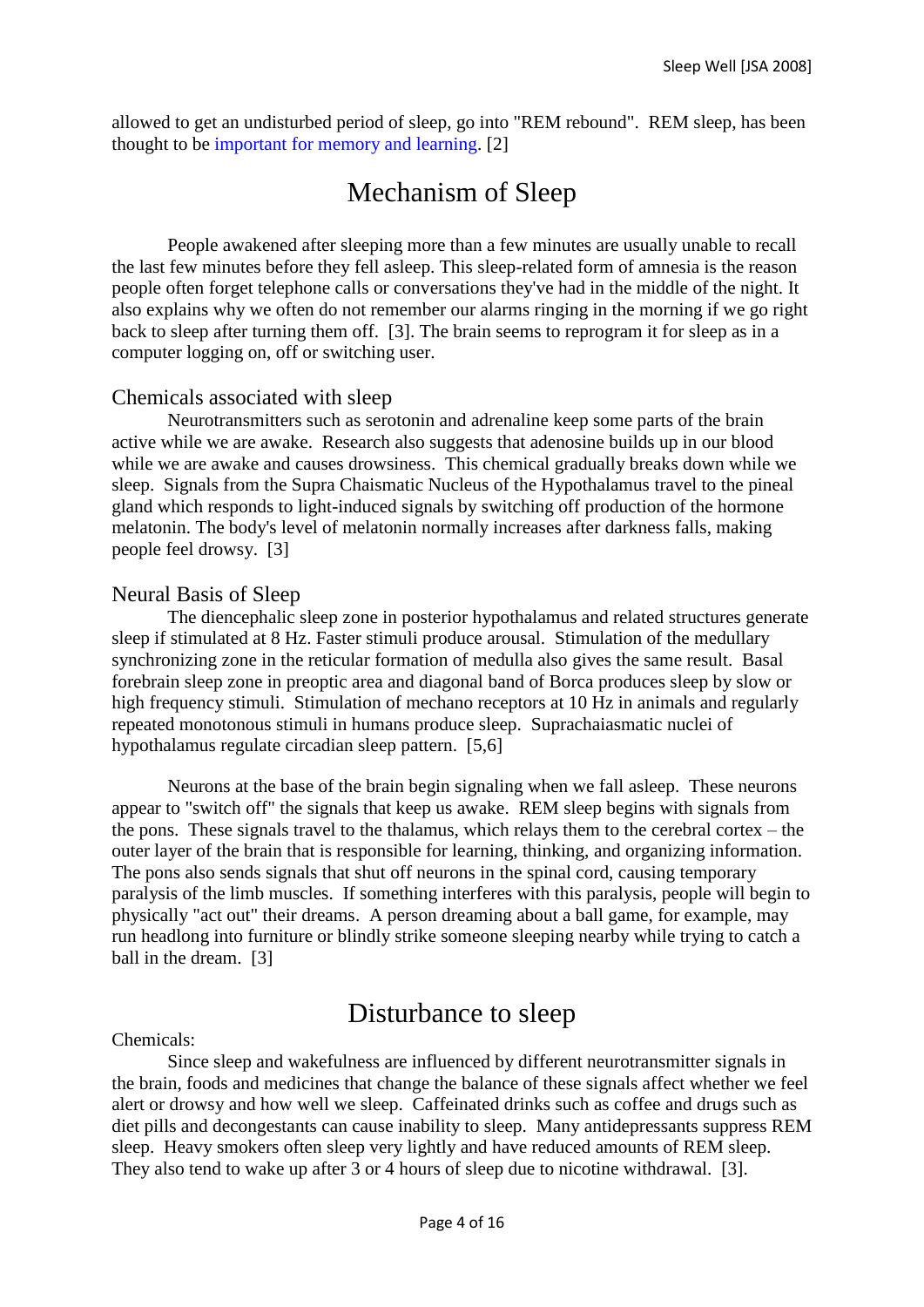According to a new study, Smokers are four times more likely to feel tired when they wake up and they spend less time in deep [sleep](http://www.medicinenet.com/script/main/art.asp?articlekey=6177) than nonsmokers do. [6]

Many people use alcohol to facilitate sleeping– the so-called night cap. While alcohol does help people fall into light sleep, it also robs them of REM and the deeper, more restorative stages of sleep. Instead, it keeps them in the lighter stages of sleep, from which they can be awakened easily. [3]

#### Temperature:

People lose some of the ability to regulate their body temperature during REM, so abnormally hot or cold temperatures in the environment can disrupt this stage of sleep.

#### Jet lag and night shifts:

When travelers pass from one time zone to another, they suffer from disrupted circadian rhythms, an uncomfortable feeling known as *jet lag.* It usually takes several days for the body's cycles to adjust to the new time. [3]. Symptoms much like jet lag are common in people who work nights or who perform shift work. Because these people's work schedules are at odds with powerful sleep-regulating cues like sunlight, they often become uncontrollably drowsy during work, and they may suffer insomnia or other problems when they try to sleep.

#### Traffic Noise and Cardiovascular Responses:

The participants in an experiment slept in the laboratory for 4 consecutive nights in each of 3 consecutive weeks and were exposed to aircraft, road, or rail traffic noise with weekly permutations. Cardiac responses did not habituate to traffic noise within the night and may therefore play a key role in promoting traffic noise induced cardiovascular disease. If so, these consequences are more likely for responses accompanied by awakenings than for situations without awakenings. [17]

### Signs of Sleep deprivation

If one feels drowsy during the day, even during boring activities, that person haven't had enough sleep. If one routinely falls asleep within 5 minutes of lying down, that person probably has severe sleep deprivation, possibly even a sleep disorder. Microsleeps, or very brief episodes of sleep in an otherwise awake person, are another mark of sleep deprivation. In many cases, people are not aware that they are experiencing microsleeps. [3]

# Dangers of Sleep deprivation

#### Accidents:

Sleep-deprived people perform as badly as or worse than those who are intoxicated when tested using a driving simulator or by performing a hand-eye coordination task. Sleep deprivation also magnifies alcohol's effects on the body, so a fatigued person who drinks will become much more impaired than someone who is well-rested. Driver fatigue is responsible for an estimated 100,000 motor vehicle accidents and 1500 deaths each year, according to the National Highway Traffic Safety Administration in the USA. Since drowsiness is the brain's last step before falling asleep, driving while drowsy can – and often does – lead to disaster. Caffeine and other stimulants cannot overcome the effects of severe sleep deprivation. The National Sleep Foundation says that if one has trouble keeping the eyes focused, if one can't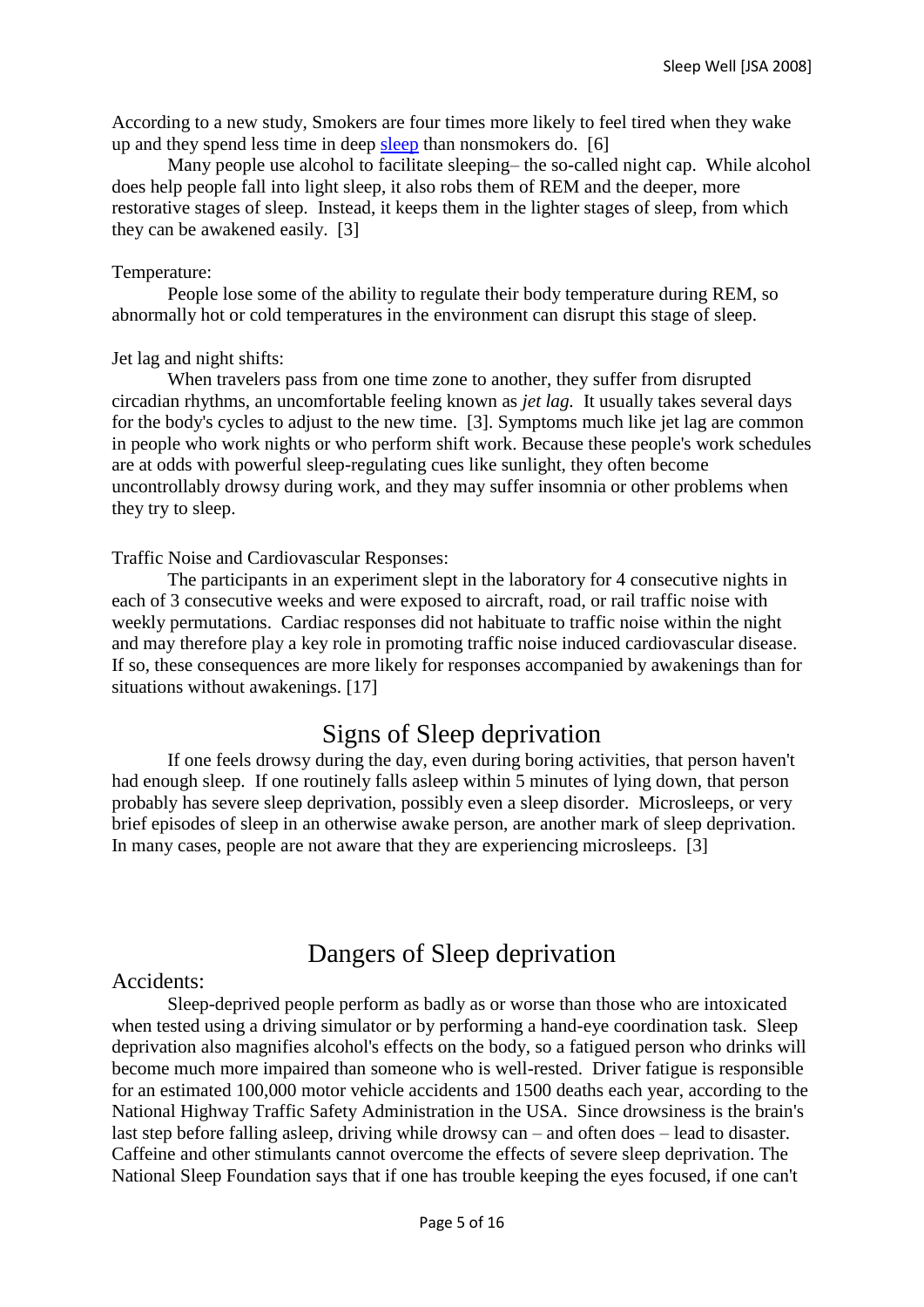stop yawning, or if one can't remember driving the last few miles, that person is too drowsy to drive safely. [3]

The number and severity of workplace accidents also tend to increase during the night shift. Major industrial accidents attributed partly to errors made by fatigued night-shift workers include the Exxon Valdez oil spill and the Three Mile Island and Chernobyl nuclear power plant accidents. [3]

It may be possible to reduce shift-related fatigue by using bright lights in the workplace, minimizing shift changes, and taking scheduled naps.

#### Heart Problems and obesity:

Shift workers have an increased risk of heart problems, digestive disturbances, and emotional and mental problems, all of which may be related to their sleeping problems. Researchers from the [University of Warwick,](http://en.wikipedia.org/wiki/University_of_Warwick) and [University College London](http://en.wikipedia.org/wiki/University_College_London) have found that lack of sleep can more than double the risk of death from [cardiovascular disease.](http://en.wikipedia.org/wiki/Cardiovascular_disease) Too much sleep can also double the risk of death [1]. Changes in adiposity indices were compared between short- (5-6 hours), average- (7-8 hours), and long- (9-10 hours) duration sleeper groups. Both short and long sleeping times predict an increased risk of future body weight and fat gain in adults. Hence, these results emphasize the need to add sleep duration to the panel of determinants that contribute to weight gain and obesity [16]. In terms of prevention, sleeping around 7 hours per night is optimal for health and a sustained reduction may predispose to ill-health.

#### Diabetes:

At the American Diabetes Association's annual meeting in June 2001, Eve Van Cauter, reported that people who regularly do not get enough sleep can become less sensitive to insulin. This increases their risk for diabetes and high blood pressure – both serious threats to the brain.

Previous work by Dr. Van Cauter, a professor of medicine at the University of Chicago, found that "metabolic and endocrine changes resulting from a significant sleep debt mimic many of the hallmarks of aging. We suspect that chronic sleep loss may not only hasten the onset but could also increase the severity of age-related ailments such as diabetes, hypertension, obesity, and memory loss. [7]

#### Brain function:

Sleep loss causes profound impairments in cognitive and behavioral performance. For example, in a prospective, randomized study looking at the effects of sleep deprivation in residency training, interns working a "traditional schedule" made 36% more serious medical errors compared with interns under an "intervention schedule" that included more sleep. Another study demonstrated that traditional-schedule interns had more than twice the rate of attentional failures when compared with the intervention-schedule interns. Taken together, these studies demonstrate that sleep-deprived house staffs make a significant amount of serious medical errors, largely the consequence of attentional failures from sleepiness. [8]. Humans deprived of sleep for long periods begin hallucinating and develop mental problems.

#### Life span and immunity:

In research studies, rats normally live two to three years, but if rats are totally deprived of sleep, they only live about five weeks. They also develop sores, their immune systems do not work well and their body temperature drops [9]. In a survey done on African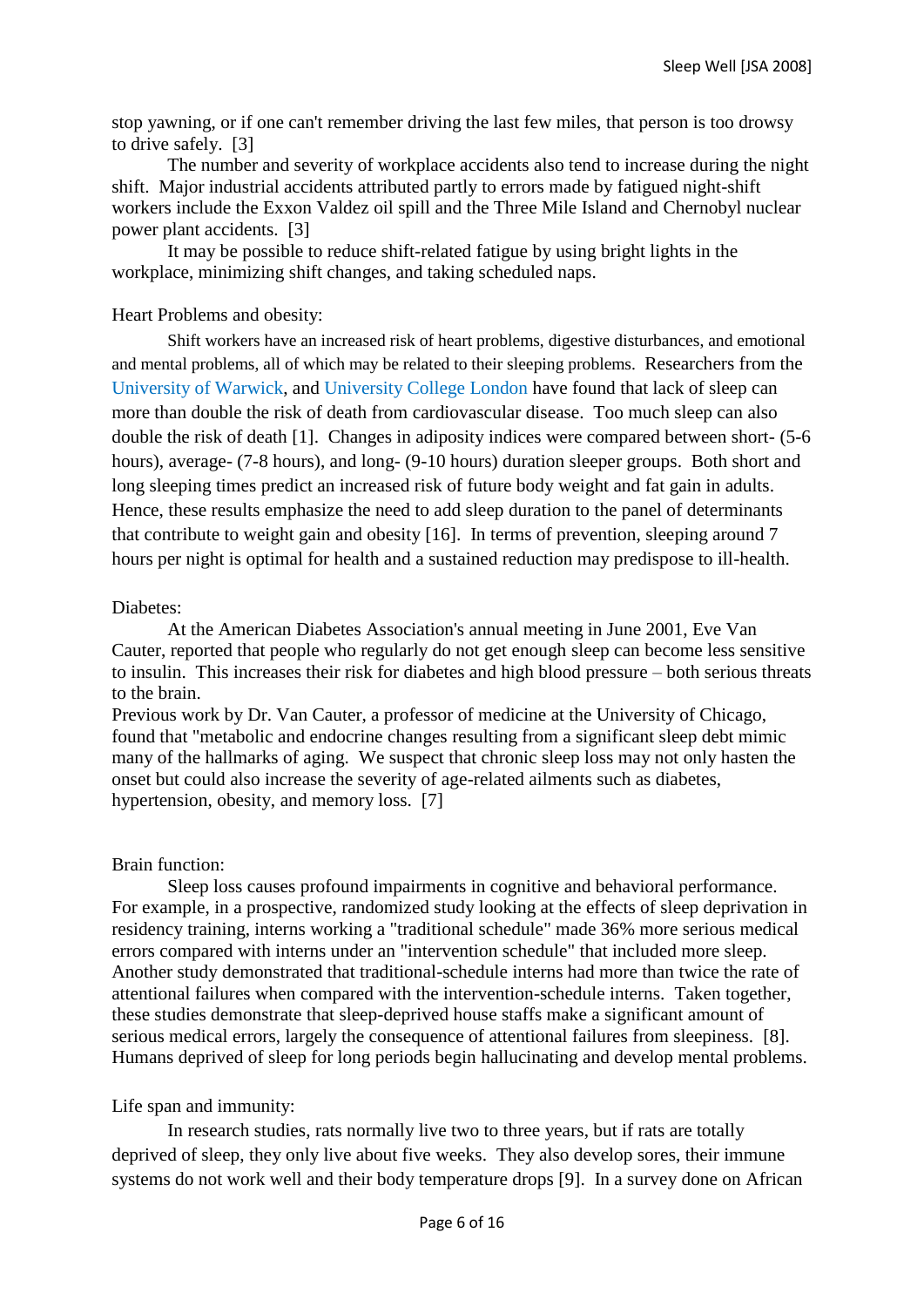American and Caucasian American women and men without a sleep disorder, markers of inflammation and cardiovascular disease were associated with sleep deprivation [14].

#### Sleep and Behavior of Children

A Northwestern University study of 500 preschoolers found that those who slept less than 10 hours in a 24-hour period (including daytime naps) were 25% more likely to misbehave. They were consistently at greatest risk for "acting out" behavioral problems, such as aggression and oppositional or noncompliant behavior. Research shows that sleep disturbances in children are not only associated with medical problems (allergies, ear infections, hearing problems), but also with psychiatric and social issues. Children who were aggressive, anxious, or depressed had more trouble falling and staying asleep. Although sleep problems usually decline as children get older, these early patterns are the best indicator of future sleep troubles. [7]

### Benefits of Sleep

#### Neurons:

Sleep appears necessary for our nervous systems to work properly. Some experts believe sleep gives neurons that are used while we are awake a chance to shut down and repair themselves. Without sleep, neurons may become so depleted in energy or so polluted with byproducts of normal cellular activities that they begin to malfunction. Sleep also may give the brain a chance to exercise important neuronal connections that might otherwise deteriorate from lack of activity. Too little sleep leaves us drowsy and unable to concentrate the next day. It also leads to impaired memory and physical performance and reduced ability to carry out mathcalculations. If sleep deprivation continues, hallucinations and mood swings may develop.

#### Brain Connections in Early Development:

Animal studies show that sleep dramatically enhances changes in brain connections during a period of early development. Researchers at the University of California, San Francisco, examined the effect of sleep on brain plasticity in young cats that had just experienced an environmental challenge. The animals that were allowed to sleep for six hours after the stimulation developed twice the amount of brain change, compared to cats kept awake afterward.

This is the first direct evidence that sleep modifies the effect of environmental stimuli on the development of new brain connections. The finding has broader implications for plasticity in the brains of adult animals and people.

What's more, the amount of plasticity (connections between nerve cells) in the brain depends on the amount of deep sleep, which is indicated by large slow brain waves. This is precisely the time in life when the brain reorganizes its connections to attain the perfect precision it needs as an adult. [7]

#### Cellular Growth and Repair:

Deep sleep coincides with the release of growth hormone in children and young adults. Many of the body's cells also show increased production and reduced breakdown of proteins during deep sleep. Since proteins are the building blocks needed for cell growth and for repair of damage from factors like stress and ultraviolet rays, deep sleep may truly be "beauty sleep." Tissue repair occurs during sleep, including repair to the daily skin damage done by UV light. Getting enough deep sleep will help your skin repair itself. [9,10]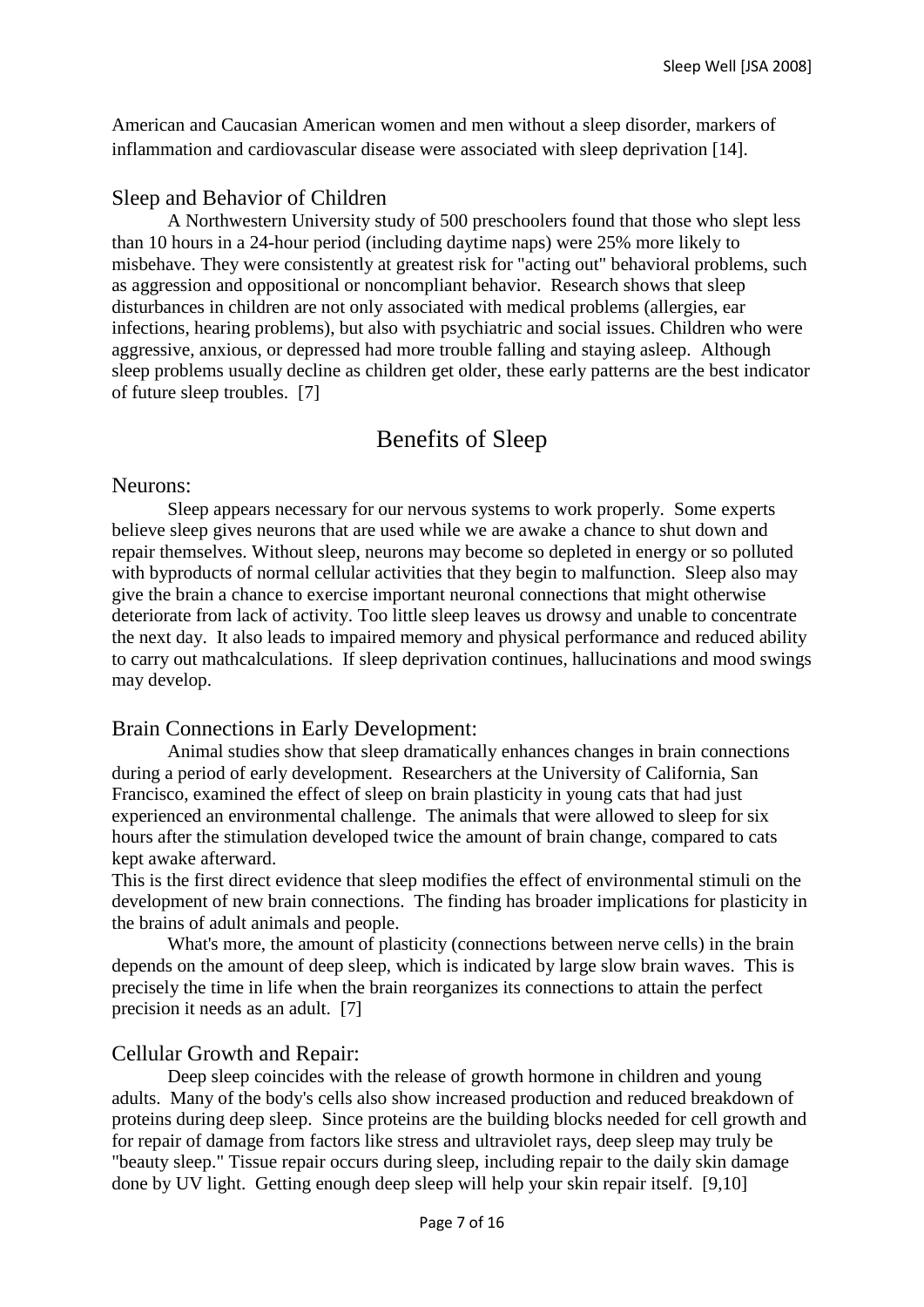#### Learning:

REM sleep stimulates the brain regions used in learning. This may be important for normal brain development during infancy, which would explain why infants spend much more time in REM sleep than adults. Like deep sleep, REM sleep is associated with increased production of proteins. One study found that REM sleep affects learning of certain mental skills. People taught a skill and then deprived of non-REM sleep could recall what they had learned after sleeping, while people deprived of REM sleep could not. [3].

Many of the brain areas activated when people performed the reaction time task were the same as those activated during REM sleep. During REM sleep, the visual cortex, premotor cortex, and some parts of the thalamus were more active in trained subjects than in untrained subjects. These were the same areas that showed significant activation during the reaction time task. [12].

#### Memory:

A study in rats also showed that certain nerve-signaling patterns which the rats generated during the day were repeated during deep sleep. This pattern repetition may help encode memories and improve learning. A napping study that involved 33 undergraduate students revealed that a nap resulted in waking up with shaper memory [3]. Some research findings support a hypothesis that REM sleep-associated processes facilitate proliferation of granule cells in the adult Hippocampal Dentate Gyrus [11].

#### Activating Memory Gene in Sleep:.

Scientists at Rockefeller University showed that, in rats, certain brain cells that activate during daytime exploration tend to reactivate during sleep. Sidarta Ribeiro, Constantine Pavlides, and colleagues found that exposure to a "memorable" environment causes the brain to turn on a gene called zif-268 that is associated with strengthened communication between nerve cells.

The researchers exposed a group of rats to novel, enriched environments (labyrinths with toys), and another group of rats to their normal home cages. Then the rats went to sleep, passing through successive stages of slow wave and REM sleep.

During slow wave sleep, zif-268 turned off in all rats, regardless of which environment they had experienced. But during REM sleep, zif-268 turned on in the cerebral cortex and hippocampus of only rats that had explored the labyrinths. The gene stayed off in rats that had not experienced the enriched environments.

This retrieval of zif-268 activity during REM sleep may couple with other reactivated brain mechanisms to "process" memories of novel experiences. Such processing may in turn prove important for cementing the memories acquired while awake. [7]

#### REM Sleep and Emotional Memory:

German scientists at the University of Bamberg Department of Physiological Psychology compared memory retention of emotional versus neutral text material. Participants were tested over intervals covering either early sleep (dominated by slow wave sleep) or late sleep when REM sleep is dominant. Sleep not only improved retention, but late sleep particularly enhanced memory for emotional texts. Results are consonant with a supportive function of REM sleep for the formation of emotional memory in humans. [7]

Activity in parts of the brain that control emotions, decision-making processes, and social interactions is drastically reduced during deep sleep, suggesting that this type of sleep may help people maintain optimal emotional and social functioning while they are awake.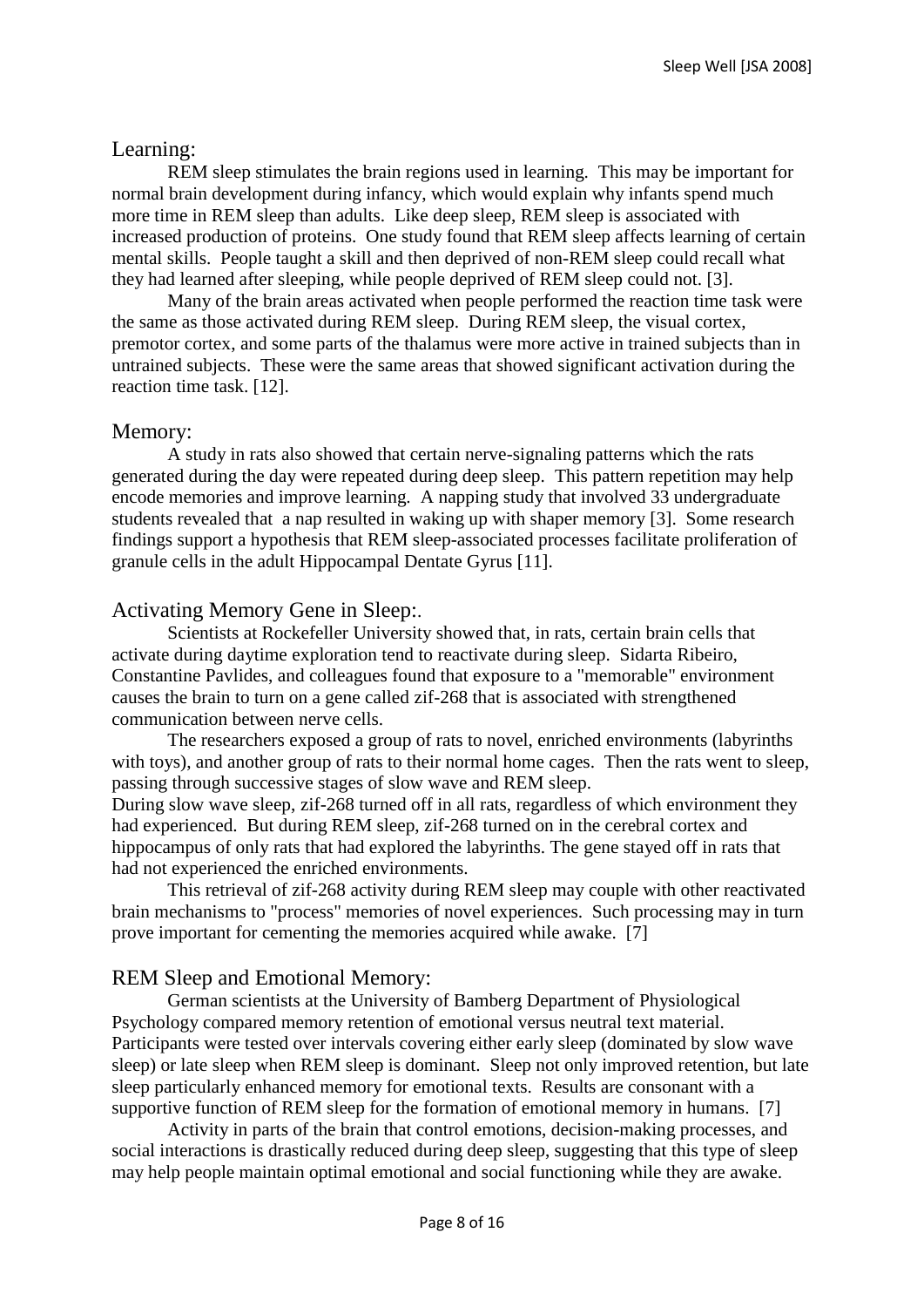#### A Better Way to Prepare for Exams

There is a saying that it is good to get a good night's sleep before a big test. That may be true. These new experiments suggest that it may be important to get a good night's sleep after you study or after you practice a skill such as shooting basketballs. [12]

Sleep could prove to be an important part of the strategy for preparing for challenges such as exams. The fact that sleep provoked slightly more plasticity (connections between nerve cells) than double the amount of exposure to experience suggests that if you reviewed your notes thoroughly until you were tired and then slept, you'd achieve as much plasticity, or 'learning,' in the brain as if you'd pulled an all-nighter repeating your review of the material. [7]

#### Stress and Sleep Patterns

Why do some people lose sleep during periods of stress, while others seem to "sleep like a baby"? Research suggests that the difference may be explained by the ways people cope.

At Tel Aviv University, Dr. Avi Sadeh conducted a study of students. He found that those who tended to focus on their emotions and anxiety during the high-stress period were more likely to shorten their sleep, while those who tended to ignore emotions and focus on tasks extended their sleep and shut themselves off from stress. If you can't cope with it sleep on it. Sometimes sleep can help you regulate your nervousness and offer you an escape from stress, particularly when there's nothing you can do about it. [7]

#### Decision Making and Insight

Decision-making also appears to benefit from this overnight form of cogitation. During sleep, particularly the REM phase, the brain integrates information it took in during the day but couldn't process at the time. "Sleeping on it" is not necessary, however, for simple memory or learning tasks [7]. When Nobel laureate Otto Loewi discovered the chemical basis of neurotransmission in 1921, he attributed his experimental design to an insight he made during sleep [8].

#### Napping

Simply taking a nap may be one of the best things you can do to correct poor mental performance, especially after a stressful night of disrupted sleep, such as from sleep apnea or snoring. In a study of Japanese men, a mid-afternoon nap had positive effects upon the maintenance of their daytime vigilance level. The 20-minute nap improved performance level and their self-confidence. [7]

#### Dreams

We typically spend more than 2 hours each night dreaming. Scientists do not know much about how or why we dream. Sigmund Freud, who greatly influenced the field of psychology, believed dreaming was a "safety valve" for unconscious desires. Only after 1953, when researchers first described REM in sleeping infants, did scientists begin to carefully study sleep and dreaming. They soon realized that the strange, illogical experiences we call dreams almost always occur during REM sleep. While most mammals and birds show signs of REM sleep, reptiles and other cold-blooded animals do not. [3]

Some scientists believe dreams are the cortex's attempt to find meaning in the random signals that it receives during REM sleep. The cortex is the part of the brain that interprets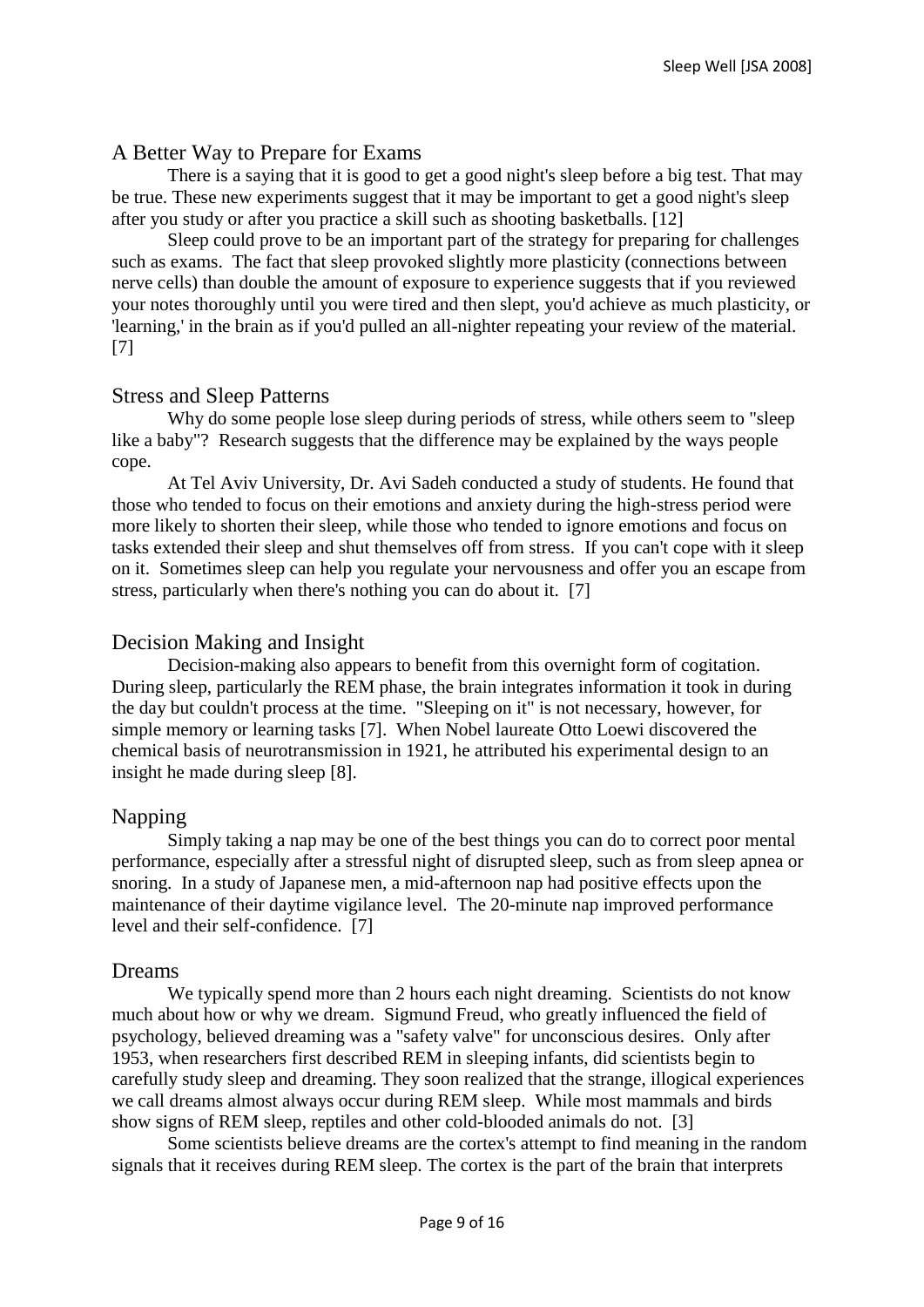and organizes information from the environment during consciousness. It may be that, given random signals from the pons during REM sleep, the cortex tries to interpret these signals as well, creating a "story" out of fragmented brain activity. [3] Scientists also believe that sleep may be involved in "erasing memories from the immediate and distant past," and that dreaming is probably a piece of this process. [7]

# Sleep and disease

#### Disease Disturbing Sleep:

Sleeping problems are common in many other disorders as well, including Alzheimer's disease, stroke, cancer, and head injury. These sleeping problems may arise from changes in the brain regions and neurotransmitters that control sleep, or from the drugs used to control symptoms of other disorders. In patients who are hospitalized or who receive round-the-clock care, treatment schedules or hospital routines also may disrupt sleep. The old joke about a patient being awakened by a nurse so he could take a sleeping pill contains a grain of truth.

#### Sleep Precipitating Disease:

Sleep and sleep-related problems play a role in a large number of human disorders and affect almost every field of medicine. For example, problems like stroke and asthma attacks tend to occur more frequently during the night and early morning, perhaps due to changes in hormones, heart rate, and other characteristics associated with sleep. Sleep also affects some kinds of epilepsy in complex ways. REM sleep seems to help prevent seizures while deep sleep may promote the spread of these seizures. Sleep deprivation also triggers seizures in people with some types of epilepsy.

#### Sleep and Immune Reactions:

Neurons that control sleep interact closely with the immune system. As anyone who has had the flu knows, infectious diseases tend to make us feel sleepy. This probably happens because *cytokines,* chemicals our immune systems produce while fighting an infection, are powerful sleep-inducing chemicals. Sleep may help the body conserve energy and other resources that the immune system needs to mount an attack.

#### Sleep and Mental Disorders:

Sleeping problems occur in almost all people with mental disorders, including those with depression and schizophrenia. People with depression, for example, often awaken in the early hours of the morning and find themselves unable to get back to sleep. The amount of sleep a person gets also strongly influences the symptoms of mental disorders. Sleep deprivation is an effective therapy for people with certain types of depression, while it can actually cause depression in other people. Extreme sleep deprivation can lead to a seemingly psychotic state of paranoia and hallucinations in otherwise healthy people, and disrupted sleep can trigger episodes of mania (agitation and hyperactivity) in people with manic depression.

#### Effect of Sleeping Problems:

Once sleeping problems develop, they can add to a person's impairment and cause confusion, frustration, or depression. Patients who are unable to sleep also notice pain more and may increase their requests for pain medication. Better management of sleeping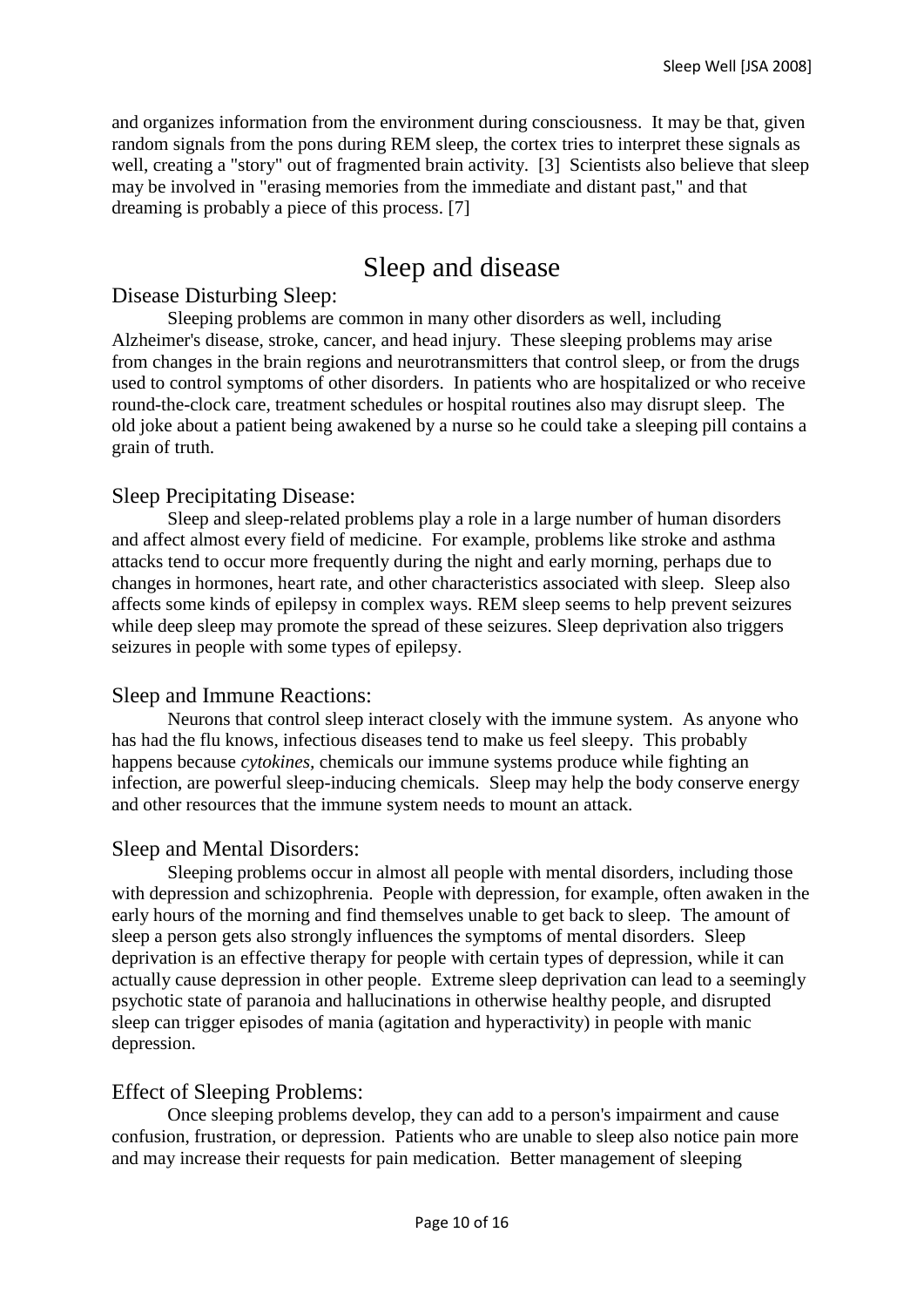problems in people who have other disorders could improve these patients' health and quality of life. [3]

# Sleep Disorders

At least 40 million Americans each year suffer from chronic, long-term sleep disorders each year, and an additional 20 million experience occasional sleeping problems. These disorders and the resulting sleep deprivation interfere with work, driving, and social activities. They also account for an estimated \$16 billion in medical costs each year, while the indirect costs due to lost productivity and other factors are probably much greater. Doctors have described more than 70 sleep disorders, most of which can be managed effectively once they are correctly diagnosed. The most common sleep disorders include insomnia, sleep apnea, restless legs syndrome, and narcolepsy. [3]

### Insomnia [Inability to Sleep]

People tend to sleep more lightly and for shorter time spans as they get older, although they generally need about the same amount of sleep as they needed in early adulthood. About half of all people over 65 have frequent sleeping problems, such as insomnia. Almost everyone occasionally suffers from short-term insomnia. This problem can result from stress, jet lag, diet, or many other factors. Insomnia almost always affects job performance and well-being the next day. About 60 million Americans a year have insomnia frequently or for extended periods of time, which leads to even more serious sleep deficits. Insomnia tends to increase with age and affects about 40 percent of women and 30 percent of men. It is often the major disabling symptom of an underlying medical disorder. [3] In addition to being a risk factor for a depressive episode, persistent insomnia may serve to perpetuate the illness in some elderly patients and especially in those receiving standard care for depression in primary care settings [15]

#### Stress Hormones and Insomnia

That stress can affect proper sleep seems obvious. It appears to be due to increased vulnerability of sleep to stress hormones. As men age, it appears they become more sensitive to the stimulating effects of corticotropin-releasing hormone (CRH). When both young and middle-aged men were administered CRH, the older men remained awake longer and slept less deeply. In another study, the researchers compared patients with insomnia to those without sleep disturbances. They found that "insomniacs with the highest degree of sleep disturbance secreted the highest amount of cortisol , particularly in the evening and nighttime hours," suggesting that chronic insomnia is a disorder of sustained hyperarousal of the body's stress response system [7].

#### Sleep Apnea

Sleep apnea is a disorder of interrupted breathing during sleep. It usually occurs in association with fat buildup or loss of muscle tone with aging. These changes allow the windpipe to collapse during breathing when muscles relax during sleep. This problem, called obstructive sleep apnea, is usually associated with loud snoring. Sleep apnea also can occur if the neurons that control breathing malfunction during sleep.

During an episode of obstructive apnea, the person's effort to inhale air creates suction that obliterates the airway. This blocks the air flow for 10 seconds to a minute while the sleeping person struggles to breathe. When the person's blood oxygen level falls, the brain responds by awakening the person enough to tighten the upper airway muscles and open the windpipe. The person may snort or gasp, then resume snoring. This cycle may be repeated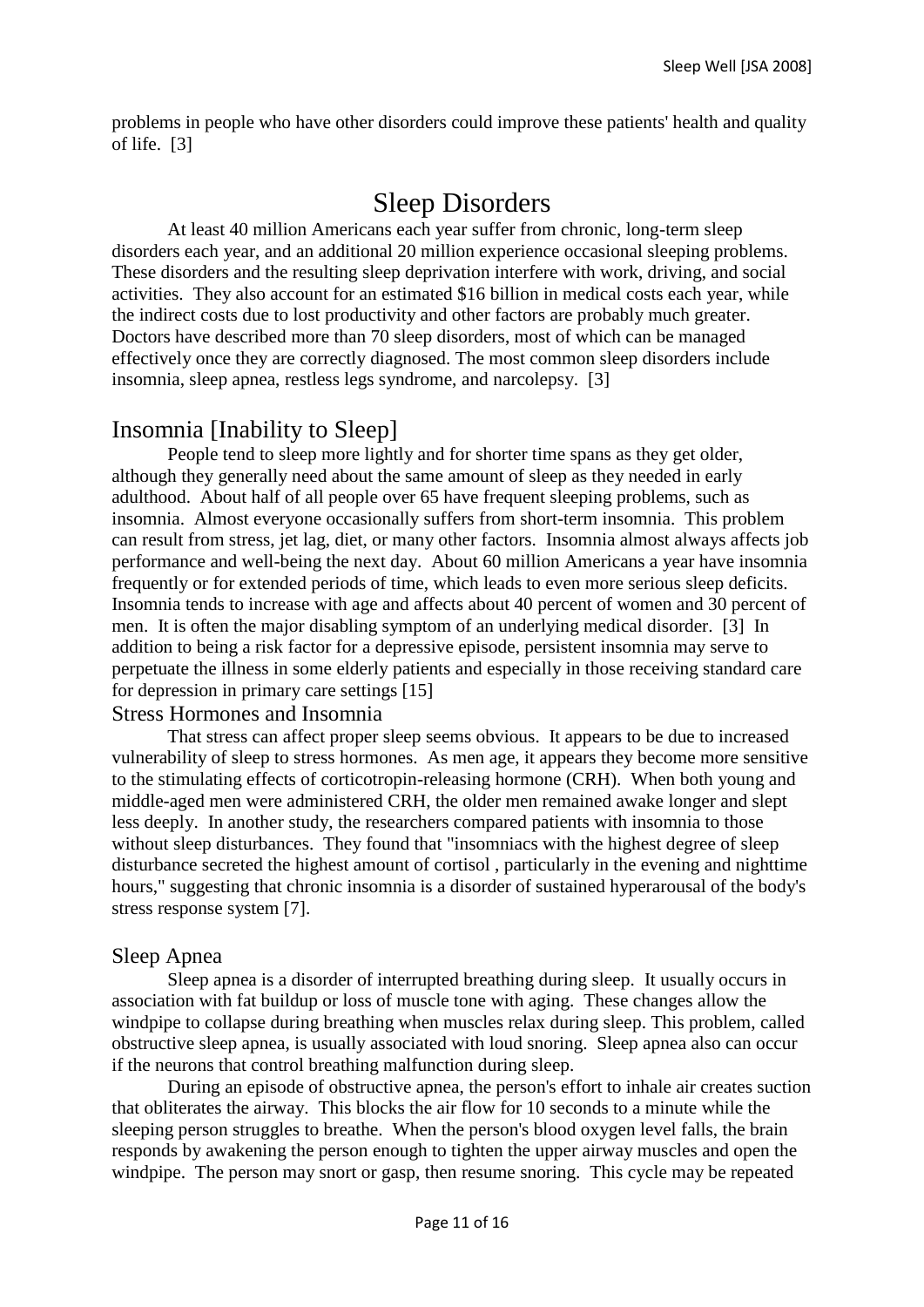hundreds of times a night. The frequent awakenings that sleep apnea patients experience leave them continually sleepy and may lead to personality changes such as irritability or depression. Sleep apnea also deprives the person of oxygen, which can lead to morning headaches, a loss of interest in sex, or a decline in mental functioning. It also is linked to high blood pressure, irregular heartbeats, and an increased risk of heart attacks and stroke. Patients with severe, untreated sleep apnea are two to three times more likely to have automobile accidents than the general population. In some high-risk individuals, sleep apnea may even lead to sudden death from respiratory arrest during sleep. [3,7].

Nasal continuous positive airway pressure therapy was effective in controlling obstructive sleep apnoea. [13]

#### Restless Legs Syndrome

Restless legs syndrome (RLS), a familial disorder causing unpleasant crawling, prickling, or tingling sensations in the legs and feet and an urge to move them for relief, is emerging as one of the most common sleep disorders, especially among older people. This disorder, which affects as many as 12 million Americans, leads to constant leg movement during the day and insomnia at night. Severe RLS is most common in elderly people, though symptoms may develop at any age. In some cases, it may be linked to other conditions such as anemia, pregnancy, or diabetes.

Many RLS patients also have a disorder known as periodic limb movement disorder or PLMD, which causes repetitive jerking movements of the limbs, especially the legs. These movements occur every 20 to 40 seconds and cause repeated awakening and severely fragmented sleep. In one study, RLS and PLMD accounted for a third of the insomnia seen in patients older than age 60. RLS and PLMD often can be relieved by drugs that affect the dopamine, suggesting that dopamine abnormalities underlie these disorders' symptoms. [3]

#### **Narcolepsy**

Narcolepsy affects an estimated 250,000 Americans. People with narcolepsy have frequent "sleep attacks" at various times of the day, even if they have had a normal amount of sleep. These attacks last from several seconds to more than 30 minutes. People with narcolepsy also may experience cataplexy (loss of muscle control during emotional situations), hallucinations, and temporary paralysis when they awaken, and disrupted nighttime sleep. These symptoms seem to be features of REM sleep that appears during waking, which suggests that narcolepsy is a disorder of sleep regulation. The symptoms of narcolepsy typically appear during adolescence, though it often takes years to obtain a correct diagnosis. The disorder (or at least a predisposition to it) is usually hereditary, but it occasionally is linked to brain damage from a head injury or neurological disease.

Once narcolepsy is diagnosed, stimulants, antidepressants, or other drugs can help control the symptoms and prevent the embarrassing and dangerous effects of falling asleep at improper times. Naps at certain times of the day also may reduce the excessive daytime sleepiness.

In 1999, a research team working with canine models identified a gene that causes narcolepsy–a breakthrough that brings a cure for this disabling condition within reach. The gene, hypocretin receptor 2, codes for a protein that allows brain cells to receive instructions from other cells. The defective versions of the gene encode proteins that cannot recognize these messages, perhaps cutting the cells off from messages that promote wakefulness. The researchers know that the same gene exists in humans, and they are currently searching for defective versions in people with narcolepsy. [3]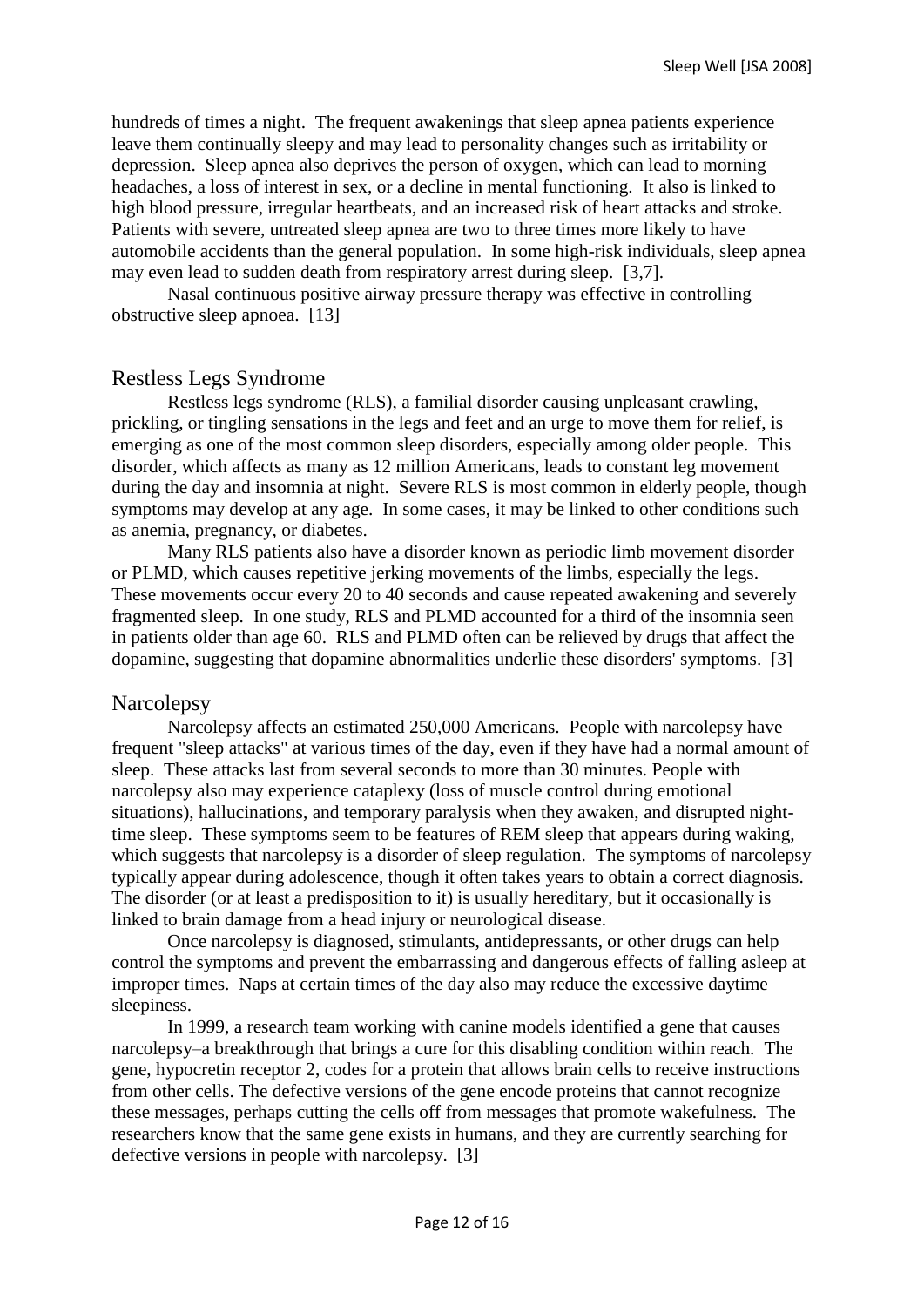#### Sleep Related Sexual Disorders

A broad range of sleep related disorders associated with abnormal sexual behaviors and experiences exists, with major clinical and forensic consequences. [13] They include sleep exacerbation of persistent sexual arousal syndrome, sleep related painful erections, and sleep related dissociative disorders.

A full range of sleep related sexual behaviors with self and/or bed partners or others were reported, including masturbation, sexual vocalizations, fondling, sexual intercourse with climax, sexual assault/rape. Adverse physical and/or psychosocial effects from the sleepsex were present in all parasomnia [sleep related dysfunction] and sleep related seizure cases. Confusional arousals were diagnosed as the cause of "sleepsex" in 26 cases (with obstructive sleep apnea.

Forensic consequences were common, occurring in 35.5% of parasomnia cases, with most involving minors. All parasomnias cases reported amnesia for the sleepsex, in contrast to 28.6% of sleep related seizure cases. [13]

#### Snoring

Obstructive Sleep Apnoea is one important cause. In an Italian study of more than 2,200 children, the group with the highest body mass index (BMI) was more than twice as likely to snore, compared to the group with the lowest BMI (a measurement of weight in relation to height). Snoring and attention-deficit/hyperactivity disorder (ADHD) are found to be associated in young children. After collecting data on more than 5,000 six-year-olds, and surveying the parents of 11,000 first-graders, a research team found that twice as many ADHD children experienced frequent loud snoring, compared to the general population of children. When the kids were treated for their snoring, their ADHD became much better or totally disappeared, says Gozal. Even if it did not lead to complete resolution, there was some improvement in behavior and less need for medication. [7]

#### Gravity and Snoring

Because the respiratory system is greatly influenced by the force of gravity, the effect of weightlessness on sleep-related breathing problems was observed in five space shuttle astronauts. Without gravity, breathing problems were reduced by 55% – and snoring was nearly eliminated.

This report suggests that obstructed breathing might be alleviated by sleeping in a more upright position, instead of on the back. [7]

### Optimal amount of Sleep in humans Adults

The optimal amount of sleep is not a meaningful concept unless the timing of that sleep is seen in relation to an individual's [circadian rhythms.](http://en.wikipedia.org/wiki/Circadian_rhythm) A person's major sleep episode is relatively inefficient and inadequate when it occurs at the "wrong" time of day. The timing is correct when the following two circadian markers occur after the middle of the sleep episode but before awakening: [1]

- maximum concentration of the hormone [melatonin,](http://en.wikipedia.org/wiki/Melatonin) and
- minimum core body temperature.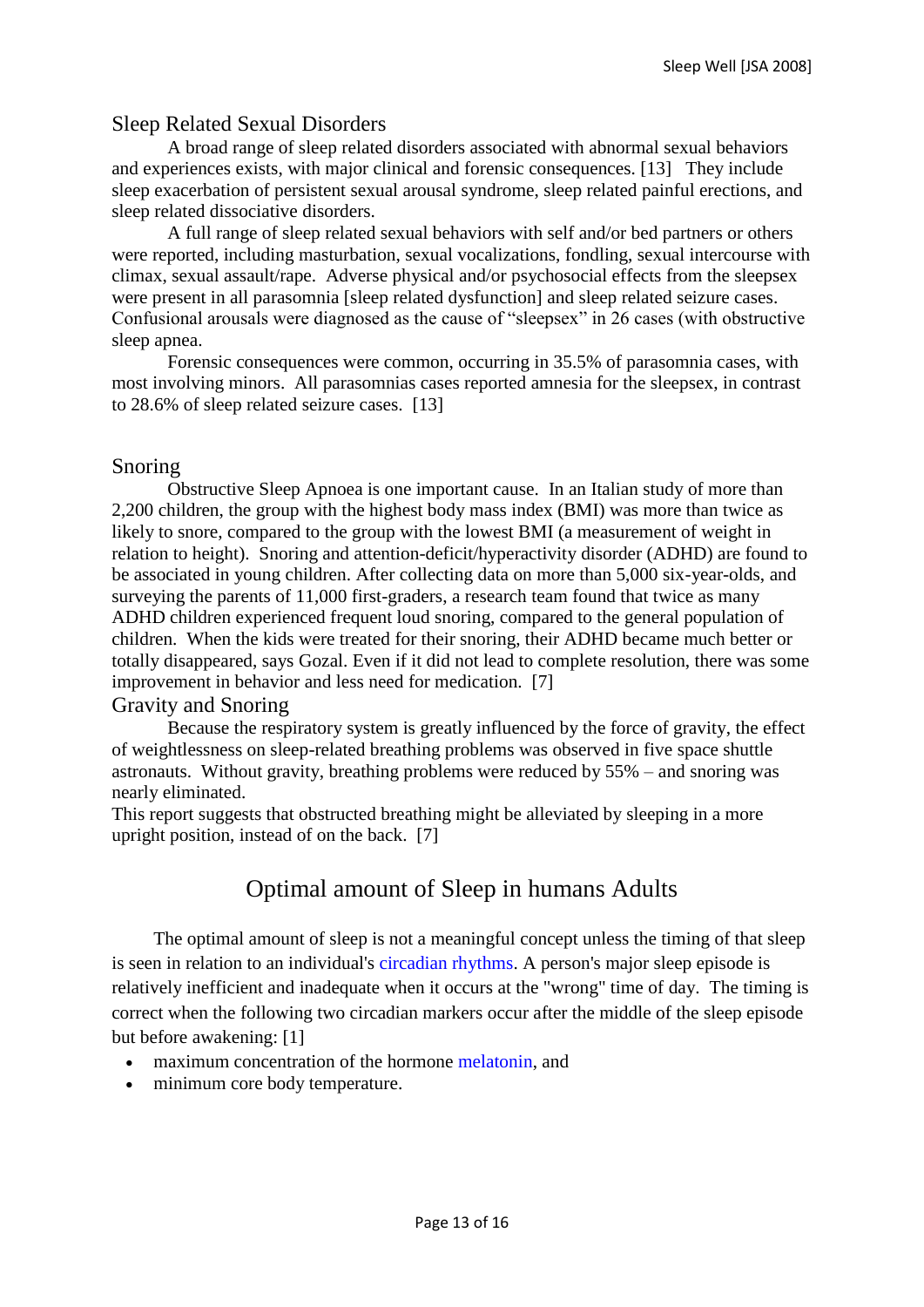| Age                          | Hours     |
|------------------------------|-----------|
| Newborn                      | 18        |
| 3 months                     | 15        |
| 6 months                     | $14 - 15$ |
| 1 year                       | $13 - 14$ |
| 2 years                      | 13        |
| 3 years                      | 12        |
| 4 -6 years                   | 11        |
| 7-8 years                    | 10        |
| $9-17$ years                 | $9 - 11$  |
| Adults, Elderly              | $7-8$     |
| Pregnant women <sup>**</sup> | $7-8(+)$  |

### Average total number of hours sleeping per day

\*\* During pregnancy women may need more sleep per night. [1]

## Tips for a Good Night's Sleep: [3]

Set a schedule:

Go to bed at a set time each night and get up at the same time each morning. Disrupting this schedule may lead to insomnia. "Sleeping in" on weekends also makes it harder to wake up early on Monday morning because it re-sets your sleep cycles for a later awakening.

Exercise:

Try to exercise 20 to 30 minutes a day. Daily exercise often helps people sleep, although a workout soon before bedtime may interfere with sleep. For maximum benefit, try to get your exercise about 5 to 6 hours before going to bed.

Avoid caffeine, nicotine, and alcohol:

Avoid drinks that contain caffeine, which acts as a stimulant and keeps people awake. Sources of caffeine include coffee, chocolate, soft drinks, non-herbal teas, diet drugs, and some pain relievers. Smokers tend to sleep very lightly and often wake up in the early morning due to nicotine withdrawal. Alcohol robs people of deep sleep and REM sleep and keeps them in the lighter stages of sleep.

Relax before bed:

A warm bath, reading, or another relaxing routine can make it easier to fall sleep. You can train yourself to associate certain restful activities with sleep and make them part of your bedtime ritual.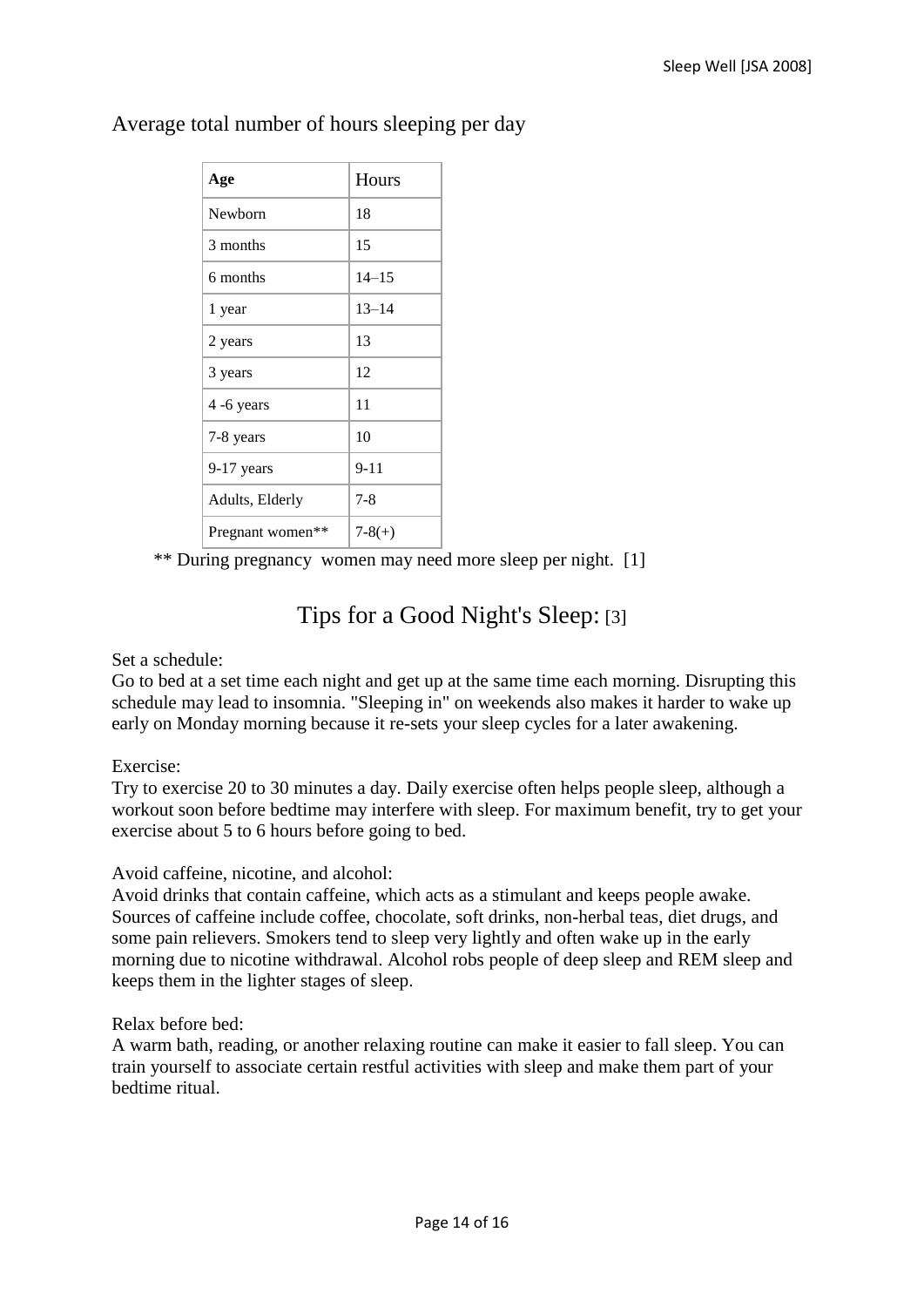Sleep until sunlight:

If possible, wake up with the sun, or use very bright lights in the morning. Sunlight helps the body's internal biological clock reset itself each day. Sleep experts recommend exposure to an hour of morning sunlight for people having problems falling asleep.

Don't lie in bed awake:

If you can't get to sleep, don't just lie in bed. Do something else, like reading, watching television, or listening to music, until you feel tired. The anxiety of being unable to fall asleep can actually contribute to insomnia.

Control your room temperature:

Maintain a comfortable temperature in the bedroom. Extreme temperatures may disrupt sleep or prevent you from falling asleep.

See a doctor if your sleeping problem continues:

If you have trouble falling asleep night after night, or if you always feel tired the next day, then you may have a sleep disorder and should see a physician. Your primary care physician may be able to help you; if not, you can probably find a sleep specialist at a major hospital near you. Most sleep disorders can be treated effectively, so you can finally get that good night's sleep you need.

# Summary

- Sleep is a restorative process
- It is initiated and terminated by brain mechanisms through transmitters
- Sleep is disturbed by, caffeine, nicotine, alcohol, jet lag, temperature, noise, and diseases
- Sleep deprivation can cause accidents, heart problems and obesity and worsen diabetes, brain function, behavior of children, immune system and reduce life span.
- Adequate sleep benefits, neurons and synapses, cellular growth and repair, learning and memory, reduction of stress, better decision making and erasing unwanted memories.
- Many disease processed interact with sleep.
- Sleep helps to recover from many diseases.
- Sleeping disorders must be treated.
- Good night's sleep is essential for good quality life.

"Sleep is better than medicine." --- English Proverb

"The beginning of health is sleep." --- Irish Proverb

"Disease and sleep keep far apart." --- Welsh Proverb

Early to bed, and early to rise, makes a man healthy, wealthy, and wise." --- Benjamin Franklin, 1758 (in *Poor Richard's Almanack*)